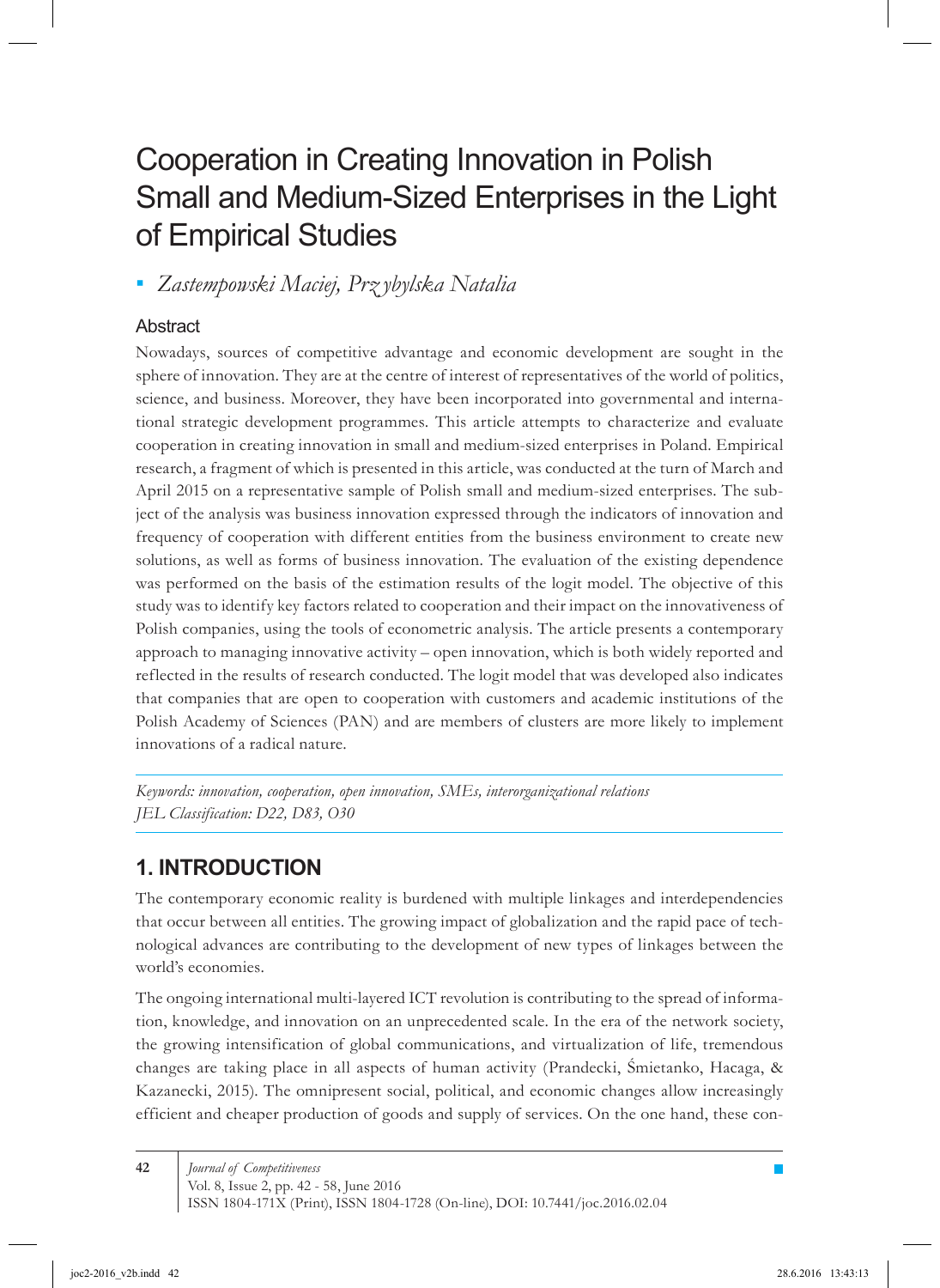ditions create countless opportunities; on the other hand, however, they lead to great threats faced by entrepreneurs. The surroundings referred to as turbulent verify entities that are able to meet the growing needs. The contemporary changeable functioning conditions are conducive to smaller entities which are more flexible, and therefore are able to adapt more quickly to changes in the environment (Piasecki, 2001).

Small and medium-sized enterprises (SMEs) are called a stimulator of economic development, and their functioning is a manifestation of societal entrepreneurship. A thesis formulated many years ago by Schumpeter explains the role and meaning of the existence of SMEs. Both the theory of 'a creative entrepreneur' and the theory of 'creative destruction' assume that economic development could not happen if it were not for the constant creation of new businesses that build new quality (Schumpeter, 1995).

An innovative enterprise is the driving force in the creation of new management standards, relating both to the enterprise and its surroundings. The activity of such companies is based on the continuous generation of new ideas that will have a significant impact on the development of the company (Białoń, 2010). Innovation is a desirable feature of contemporary enterprises and seems to be a response to the constantly changing dependences and conditions for building competitiveness. The escalation of needs in terms of effectiveness, speed, and delivering quality of products and services directs entrepreneurs towards developing key competences and opening up to interorganizational cooperation with a view to obtaining external sources which will complement the company's capital (Downe, 2012). Studying the dependencies that exist between company innovation and inter-organizational cooperation is intended to give an understanding of the occurring patterns, sources, and implications of purposeful relationships. In this paper the emphasis is laid on the frequency and forms of cooperation with specific entities from the external environment – both domestic and foreign ones. The results in this area are presented with a rate of innovation that takes into account their nature and type, and which was developed on the basis of Tidd and Bessant's 4Ps of innovation. With a view to identifying key factors related to cooperation and its impact on the innovativeness of Polish companies, the logit model was applied.

## **2. THEORETICAL BACKGROUND**

#### 2.1 Defining innovation

 $\blacksquare$ 

Activity aimed at maintaining permanent development is a characteristic of the enterprise of the future. Studying their innovativeness allows the activities conducted by them to be reviewed and assessed. It is essential in this respect to determine what this innovation is and how to stimulate it.

According to Poznańska, innovation can be understood as a result of the potential for innovation and of resistance to change, which is a manifestation of attitudes shown in the organization's internal and external environment. Resources and skills owned by the company, as well as the environmental conditions, can both promote and inhibit innovation activity. The development of innovation includes both the effort of people and the capital necessary to develop and implement new processes or products (Poznańska, 1998). The innovative potential is a combination of resources that allow the efficient creation and implementation of changes (Zastempowski, 2014).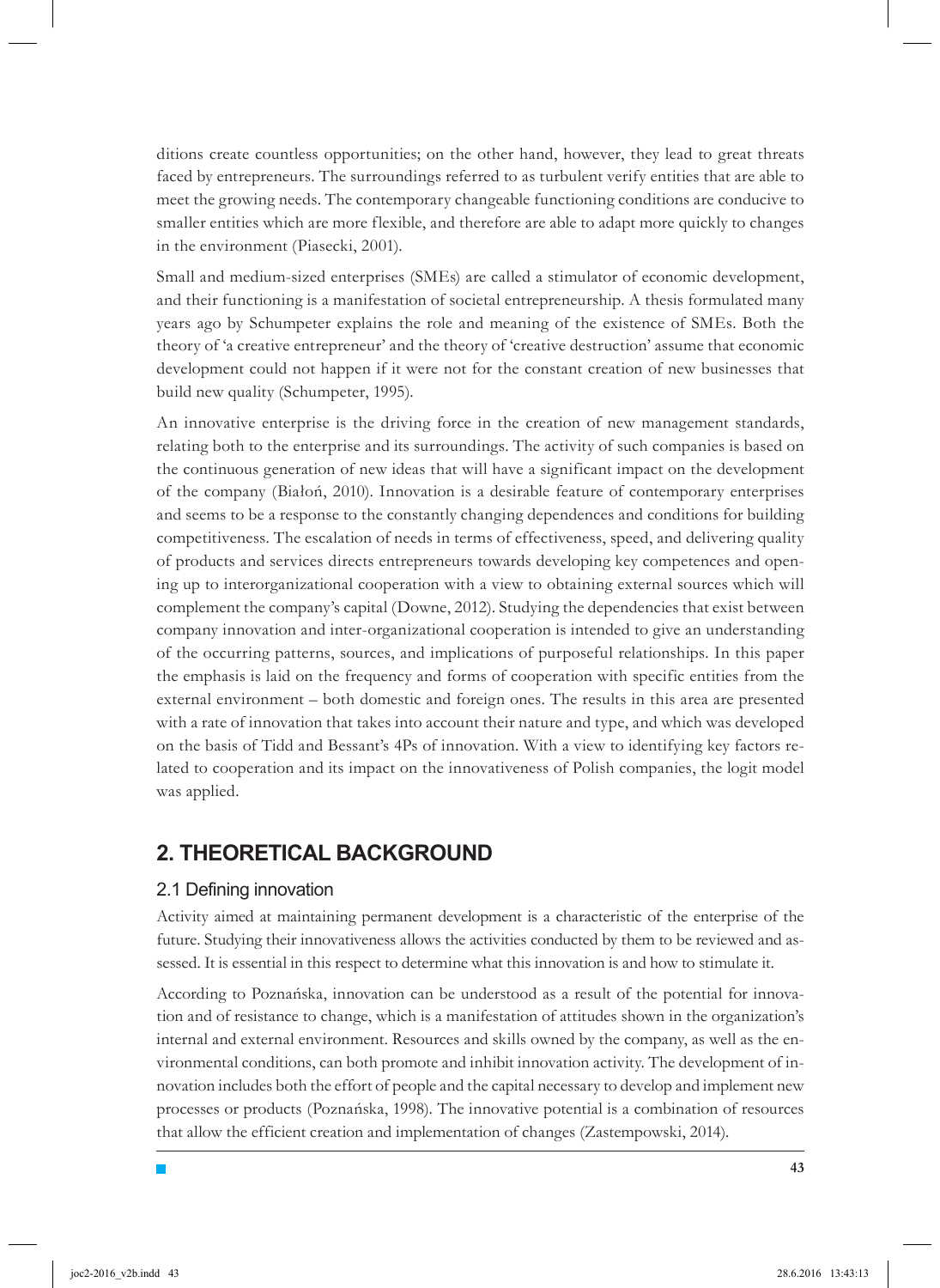The pace of the creation and commercialization of new goods and services is the result of companies' ability to accurately identify or create the needs of the target group and to meet them. Innovations are perceived as every change creating a new quality in the economic or social sense. Their manifestation is an increase in the utility of both products and services, as well as in management systems and processes. The effect of innovation is also visible in the improvement of the rationality of management, better interpersonal communication, and in the overall improvement in the quality of work and private lives (Janczewska, 2011). At present, the definition of innovation and its measurement are being widely discussed. The common denominator is the reference of the concept to some change in practices, facilities, organizational structure, or processes which stems from the innovative approach and skilful commercialization (Grandstrand, 1999).

One of the basic concepts of innovation might be the one presented in the Oslo Manual handbook, where four basic types of innovations are distinguished: marketing, organizational, product, and process (OECD & Eurostat, 2005). The first two are classified as non-technological innovations, the other two as technological innovations. Figure 1 overviews the constructs. In the past, the focus was on technological innovations. However, later on, non-technological innovations started to grow in importance and nowadays they play an increasingly important role in business entities of developed economies. The figure presented below illustrates the relationships existing between all types of innovations. The conducted research carried out in Germany in 2007 (CIS 2007) indicates the existence of synergies due to the coordination between them. For example, implementing marketing innovations increases the organization's ability to create new products and services in the form of individualized offer that allows a comprehensive satisfaction of customer needs and contributes significantly to the success of technological innovations. Moreover, these innovations help companies reposition the brand, stretch the conducted activities to new fields of business, and change the form of distribution or directly contribute to increasing buyers' satisfaction, which ultimately impacts the improvement of market results achieved by enterprises (Schubert, 2010).



*Fig. 1 – Types of innovations and occurring interdependencies (Source: Bigliardi & Dormino, 2009)*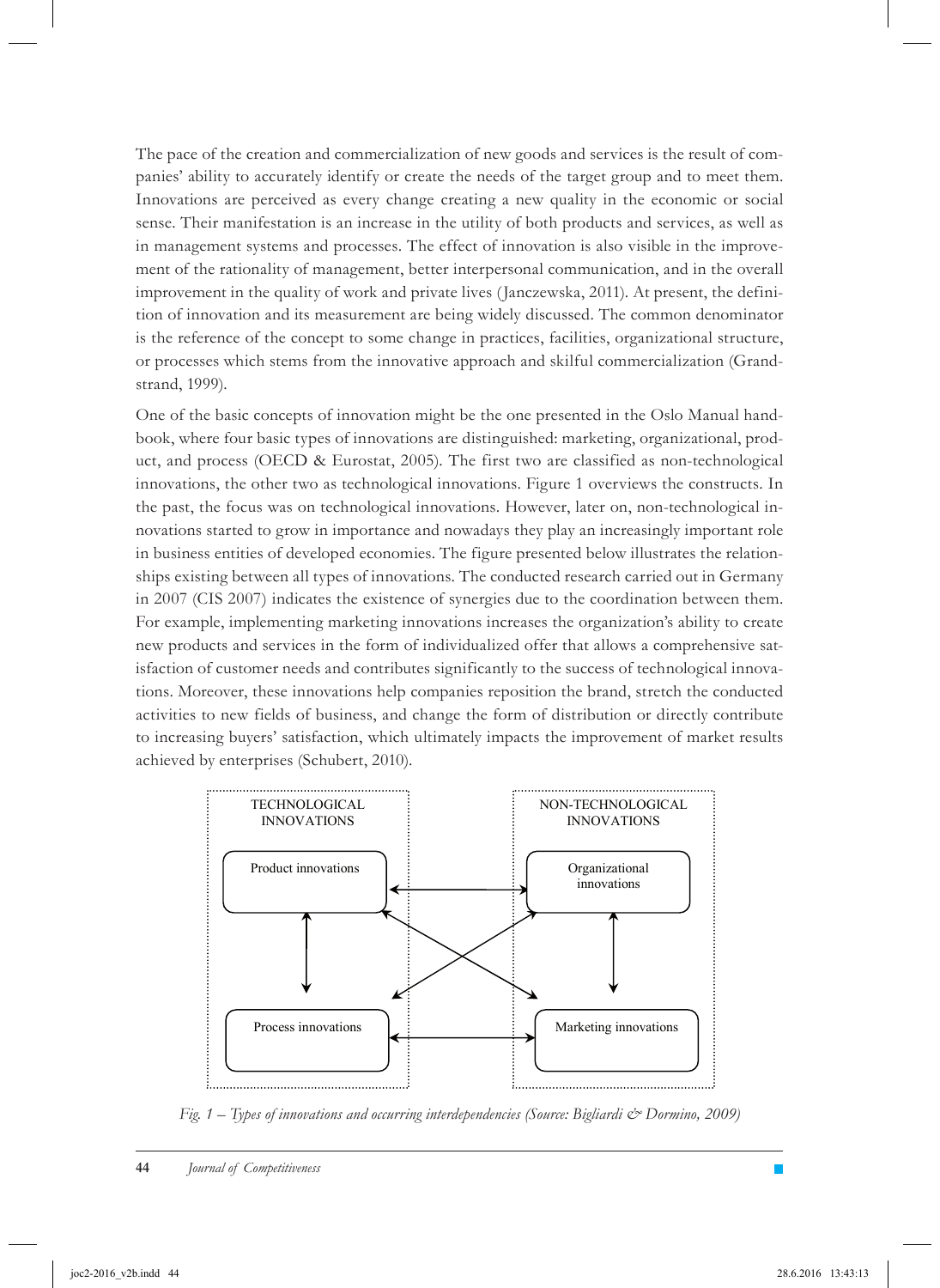An innovative enterprise is one that in practice applies new product, process, organizational, and marketing solutions. Such companies are referred to as smart, they gain recognition in their environment due to the high level of modernity and competitiveness. It should be emphasized that an innovation is not a discovery or research on new solutions, i.e., inventions which are merely a chance for an innovation to emerge. Only using these solutions in practice and their direct impact on the company or economy make them innovations (Strzelecka, 2011).

The concept of innovation can be defined in various ways, one of them is an example of the 4Ps model which consists of four forms of change:

- product (services) innovation
- process innovation (changes in the way in which products are manufactured)
- position innovation (changes in the user's perception of goods and services)
- paradigm innovation (changes in the fundamental principles of the enterprise functioning (see fig. 2).

Similar to the above scheme, the following model, though it distinguishes other four types of innovations, indicates the simultaneous occurrence and a kind of overlap of various forms. An example may be a new car model that requires creating new processes related to manufacturing technology. In this case, a change occurs both within products and processes. Innovations can also be considered in terms of their degree of novelty – ranging from gradual to radical (Tidd & Bessant, 2013). This model was used to create an innovation indicator which will be discussed further on in this article.



*Fig. 2 - Model 4 Ps of innovation (Source: Bessant & Tidd, 2013)*

Analysing the categories of innovation, depending on the novelty of the implemented changes, the following two polarised poles are characterized most frequently: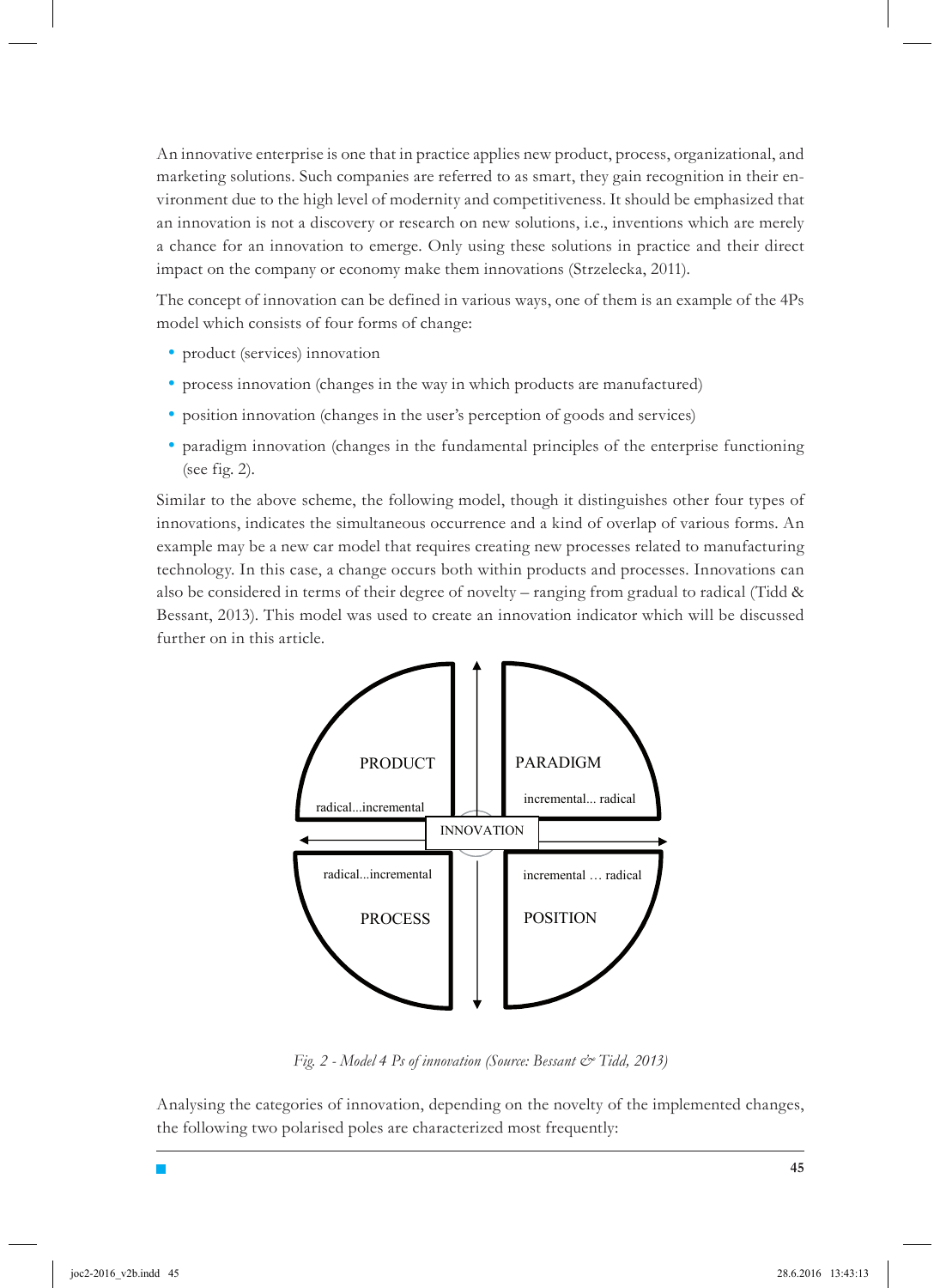- incremental innovations gradual improvements, improving what has been done so far,
- breakthrough innovations radical changes, doing things in an entirely new way.

Breakthrough innovations are marked with a disruptive change, which somehow finishes a certain past period and the activities performed up to the moment. These innovations are rare, it is estimated that a successful change of this type in a certain area happens once every 5-10 years. These innovations require much more time to occur, it happens that the market is not ready for this change and, therefore, the commercialization stage may be prolonged, which can be very dangerous for the company-innovator (Norman & Verganti, 2014). Looking at the degree of novelty through the prism of cooperation in the field of innovation, many authors concur as to the fact that creating new innovations together with customers does not lead to a breakthrough innovation (Christensen, 1997; Norman & Verganti, 2014; Van Der Bijl Brouwer & Dorst, 2014). The analysis of the relationship between the degree of novelty and the broadly understood cooperation in the innovation process are the focus of this study.

### 2.2 The essence of cooperation for innovation

Innovative companies are managed in a way that allows more flexible and dynamic adaptation to changing environmental conditions, or taking action preceding changes, which allows determining the rules of competition. Creating and developing networks of innovation allows facing reality through undertaking the following actions:

- maintaining solid relationships with customers, suppliers, business partners forming alliances, or competitors enables the entity to respond quickly to the stimuli coming from the market which can be crucial in an accurate evaluation of the market risks and opportunities,
- making regular efforts with a view to establishing new relationships that may be a motive for creating new products or services,
- reducing the time needed to reach the sought resource held by another organization,
- shortening the time needed to inform business partners and markets about the creation of new products, services, and about the existing implementation capacities of the organization,
- continuous monitoring of holding relationships, both those initiated by the organization as well as potential ones which the organization could initiate,
- flexible allocation of resources, which will allow a rapid response to the need for modification in the scope of products manufactured or services rendered,
- conscious development of innovative organizational culture that appreciates changes, continuing education, assimilation of new members, managing diversity, as well as tolerates mistakes, and appreciates learning from mistakes made,
- an organizational strategy should include criteria defining a procedure for the permanent penetration of the environment with a view to seeking favourable offers, joint ventures, and possible alliances (Perechuda & Chomiak-Orsa, 2013).

Entrepreneurs should create the so-called innovation space that would allow responding better to the needs of the environment, due to the conditions that facilitate a rapid transfer of knowl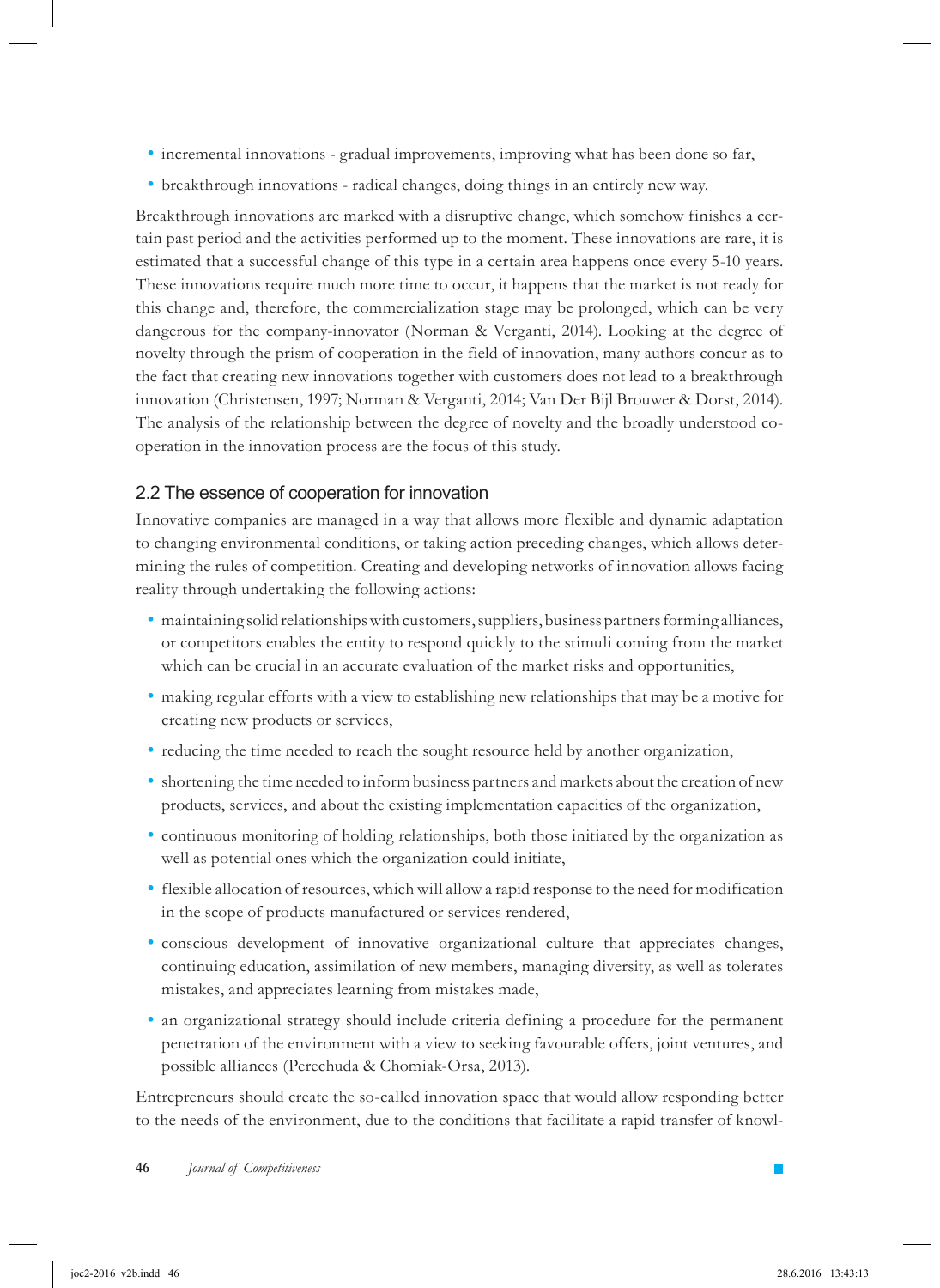edge, both within the organization and within its environment. The progressive socialization of knowledge determines the need to acquire knowledge through relationships with those who possess it (Jemielniak & Koźmiński, 2008).

Due to the dynamic development of the network, many unprecedented forms of cooperation have been developed. The phenomenon of co-creation can be characterized through the prism of an active client that is referred to as the prosumer, millions of members in virtual communities cooperating and assisting each other remotely (Wikinomics), or of anonymous crowds generating new ideas and solutions (crowdsourcing). These types of activities have a real impact on the way of the functioning of contemporary business entities, which, as a matter of fact, have no other way to continue their development but to be open to the newly created reality (Tapscott & Williams 2008, Gansky, 2010).

The concept of cooperation, namely, the creation of interorganizational linkages and of different kinds of relationships in order to create a competitive advantage, such as, for instance, innovation networks, is not a novelty. However, the variety of forms of cooperation makes it an area that is difficult to organize (Latusek-Jurczak, 2014). A new approach in the field of coopetition is the combination of the two directions of the transfer of knowledge in the form of its external acquisition and use, and sharing it outside the organization, thus ensuring its free flow. The open innovation model is based on the use of purposive inflows and outflows of knowledge (Chesbrough, 2006). This concept is characterized by a quest for iterative knowledge originating from various sources, such as suppliers, customers, universities, research laboratories, consortia, consultants, start-ups, business support organizations, or competitors (Fasnacht, 2009).

Open innovation processes merge internal and external ideas in all sorts of platforms, structures and systems applied in business models. The strategic advantage used to be built by means of internal R&D. At present, dynamically developing markets, short product life cycles, increased mobility of workers, or a growing role of business-surrounding institutions contribute to the decline in the efficiency of the old research and development processes. Enterprises that are focused internally in an excessive way can overlook a lot of external opportunities. The open innovation model is composed of three major innovative processes (see fig. 3). Processes within the organization referred to as directed inwardly ('outside-in') are actions undertaken with external entities, directed outwardly ('inside-out') ones, in turn, are the various types of knowledge sharing, and the coupled process is characterized by a two-way flow. The combination of operations should be tailored to the needs of the entity, thus creating its business model (Lameras, 2012).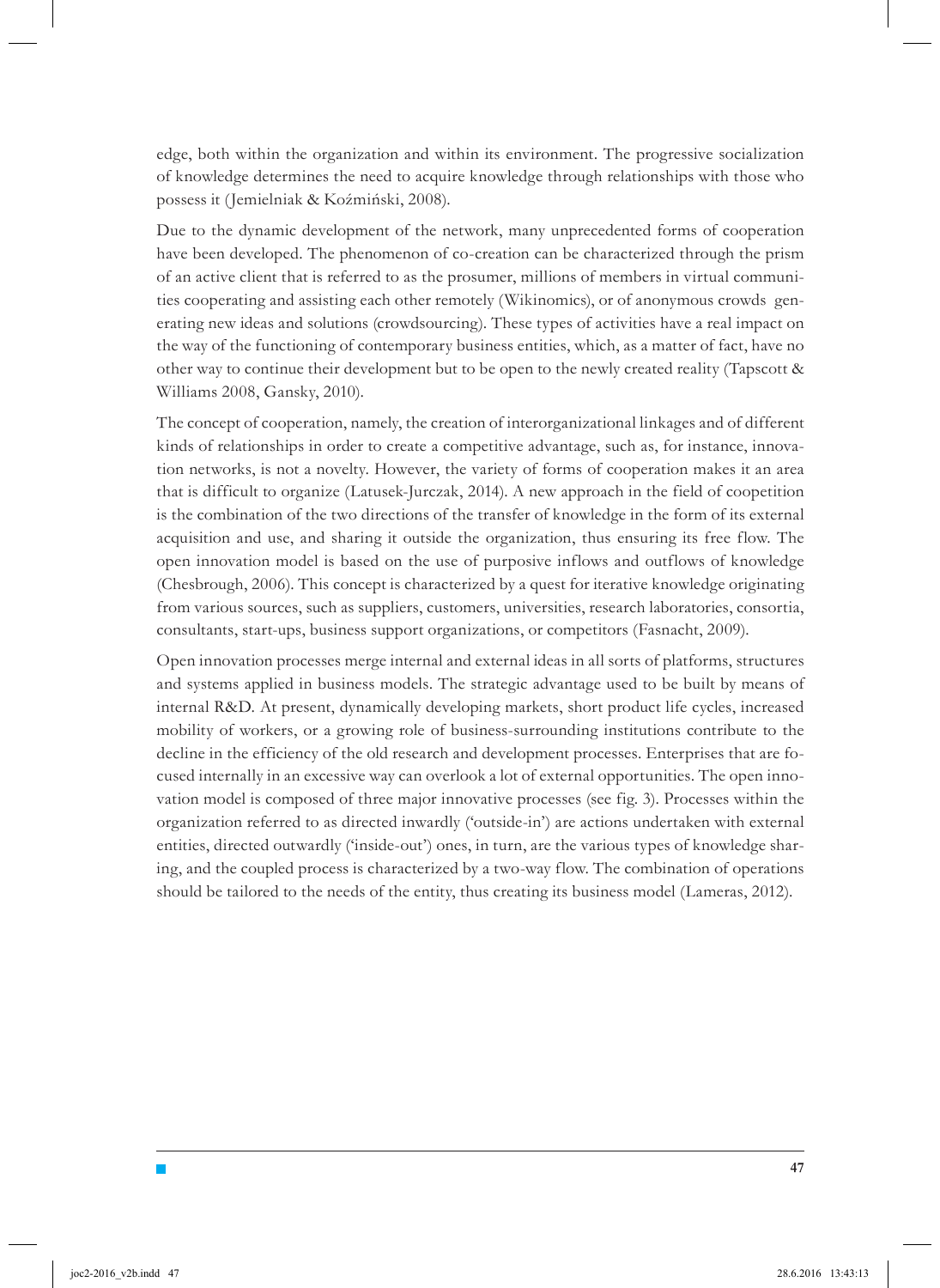| Outside-in                                                                                                         |                  | <b>Coupled process</b>                                                          |             | Inside-out                                                                                  |
|--------------------------------------------------------------------------------------------------------------------|------------------|---------------------------------------------------------------------------------|-------------|---------------------------------------------------------------------------------------------|
| Customers<br>Universities and<br>Research Institution<br>Consultants<br>Suppliers<br>Competitors<br>(Co-opetition) | ٠<br>٠<br>٠<br>٠ | Absorptive capacity<br>Innovation<br>communities<br>Crowdsourcing<br>Clustering | ٠<br>٠<br>٠ | Spin Out<br>Out-Licensing<br>Partner<br>Franchising<br>Start-ups<br>Spin Off<br>Outsourcing |
|                                                                                                                    |                  |                                                                                 |             |                                                                                             |

*Fig. 3 - Pillars of open innovation model (Source: Lameras, Hendrix, Leng yel et al., 2012)*

The open innovation model assumes that valuable innovative solutions can be found everywhere. The results of external R&D work and cooperation with entities from the company's environment can create a significant value for the company and its customers. It is extremely important to develop the optimal business model corresponding to the needs of a particular organization. Best results are achieved when internal and external innovative ideas are combined. The essence of the open innovation model is both gaining knowledge from the outside and using outside the company technologies or knowledge that are not strategic from the point of view of the organization, but, when expanded beyond organizational boundaries, has a chance to provide benefits. Providing other entities with unused solutions in the form of patents or licenses, the company has the opportunity to reap the tangible benefits; what is more – the developed knowledge will be used in practice, therefore, it will not be wasted. In many cases the carrier of innovation are the company's employees, who are starting their own businesses in the form of start-up or spinoff companies. The model in question is successfully applied in many companies, such as, for instance, P&G, Philips, or Nokia.

The concept of open innovation also creates an opportunity for smaller entities. New forms of cooperation between industry and universities, or organizations of the business environment, the so-called innovation networks - such as, for instance, clustering, are increasingly important (Ebersberger, Sverre, Iversen, et al, 2011; Mytelka &Farinelli, 2000). Clusters play an important role in learning by cooperation. Organisations present in a cluster can be more innovative due to direct observation of the suppliers, the possibility of using the collective knowledge, information, and due to network effects based on social interactions (Lazoi, Ceci, Corallo & Secundo, 2011).

Currently, the EU-funded projects within the Operational Programme Intelligent Development (OP ID) in the areas identified as intelligent specializations will be favoured in the process of selecting projects for support. Intelligent specializations (or regional specializations) are a new instrument of the European Union which requires the regions of the Member States to choose those areas in which they want to specialize and improve competitiveness. Therefore, it is important to focus on improving the coordination of entities operating in the area, through technology development and implementation of innovative solutions. The development of enterprises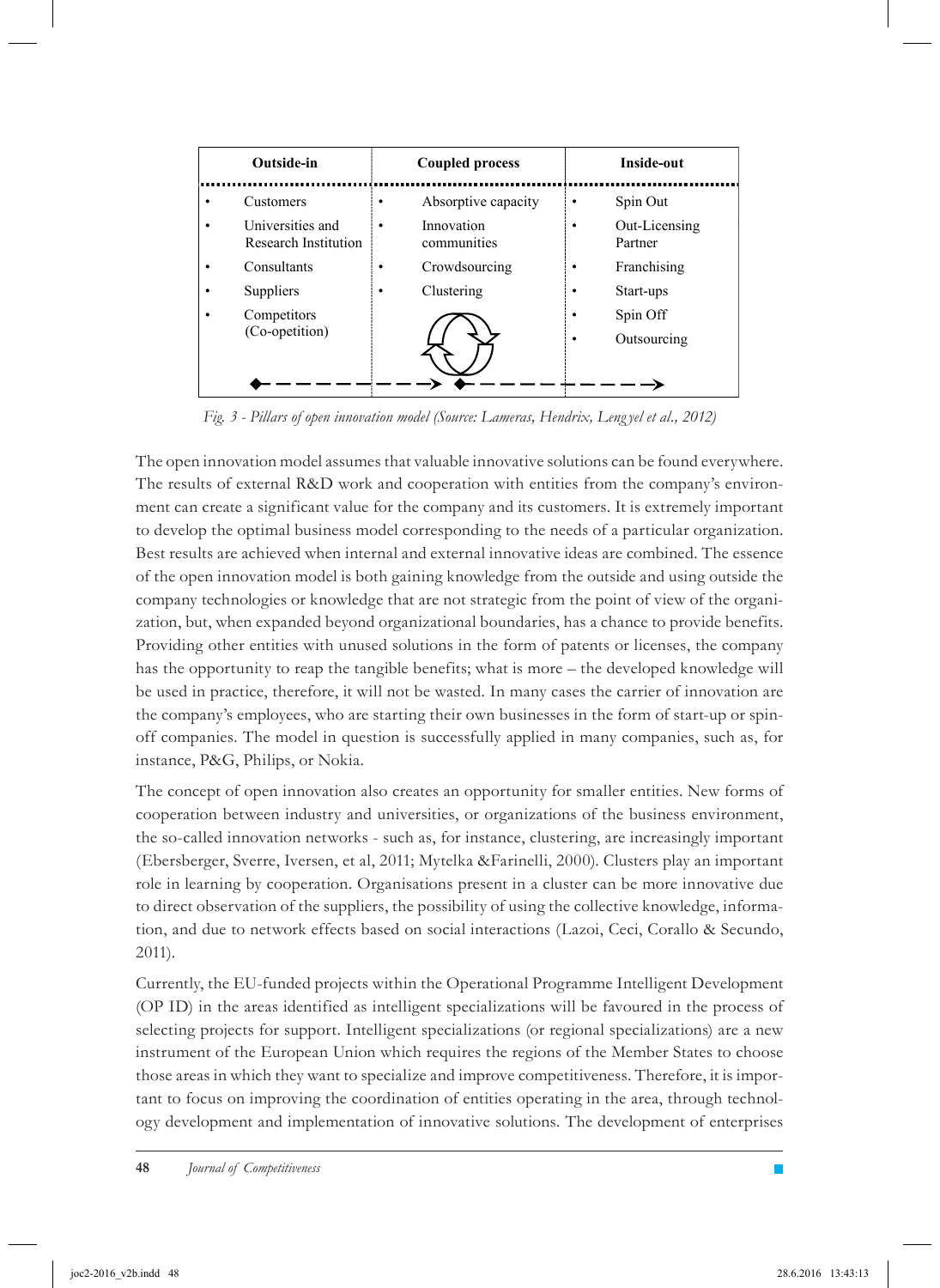is shaped by the specialization of economic activity, as well as by the transfer and dissemination of knowledge (Dorożyński, 2013). The variety of possibilities of using internal and external resources, which are characterized by different effectiveness and usefulness, may decide about the advantage of the economic subject, if only it is able to acquire, combine and use them for specific purposes (Tidd & Bessant, 2013).

The development of the society referred to as innovative and informational, or learning society, plays an increasingly important role in innovative activity. A growing number of prosumers, who are not only the final recipients of goods and services but also participate actively in the creation of new products, affects significantly the activity of economic entities (Zadura-Lichota, 2013).

Research into the issues of cooperation and innovation activities is also conducted by PARP within the framework of an international project 'Global Entrepreneurship Monitor' (GEM). The results indicate that the tendency to cooperate increases along with economic development. Other studies also highlight the relationship between cooperation and the results obtained from the innovation performance - companies that in the past three years implemented innovations undertake cooperation more frequently than those which are not innovative (Zadura-Lichota, 2015).

A broad spectrum of research conducted on innovation should take into account the aspect of cooperation, which is an integral part of the activities of enterprises operating in a knowledgebased economy. Business strategies should be developed with the consideration of the relational forms, reorientation towards the consumer, and undertaking cooperation in the innovation process (Pittaway, Robertson, Munir, Denyer & Neely, 2004; Weaver, 2008).

# **3. LOGIT MODEL OF INNOVATION IN POLISH SMALL AND MEDIUM-SIZED ENTERPRISES**

### 3.1 Research methods

 $\blacksquare$ 

The empirical studies, part of which was presented in this study, were conducted in 2015 within a research project titled - *Innovativeness of small and medium-sized enterprises under the economic crisis – conditions, trends and models*, the project was financed by the National Science Centre with funds granted pursuant to Decision No DEC-2013/09/B/HS4/01971 The research sample covered 250 subjects and its representativeness was based on the following criteria: company size, type of activity by sections and NACE classification, the seat of the company (taking into account the area of all provinces) and the period of operating on the market not shorter than 5 years. The survey was conducted using CAPI (Computer Assisted Personal Interviewing).

Among the surveyed companies, 83.2% were innovatively active, i.e., implemented at least one innovation in the time period 2012-2014. For this group of companies an innovation indicator was created, based on a question concerning the percentage share of a given type of innovation - paradigm, product, process, and position, and about the nature of the implemented change measured on a five-point scale (1 - small, 5 - radical), according to the following formula: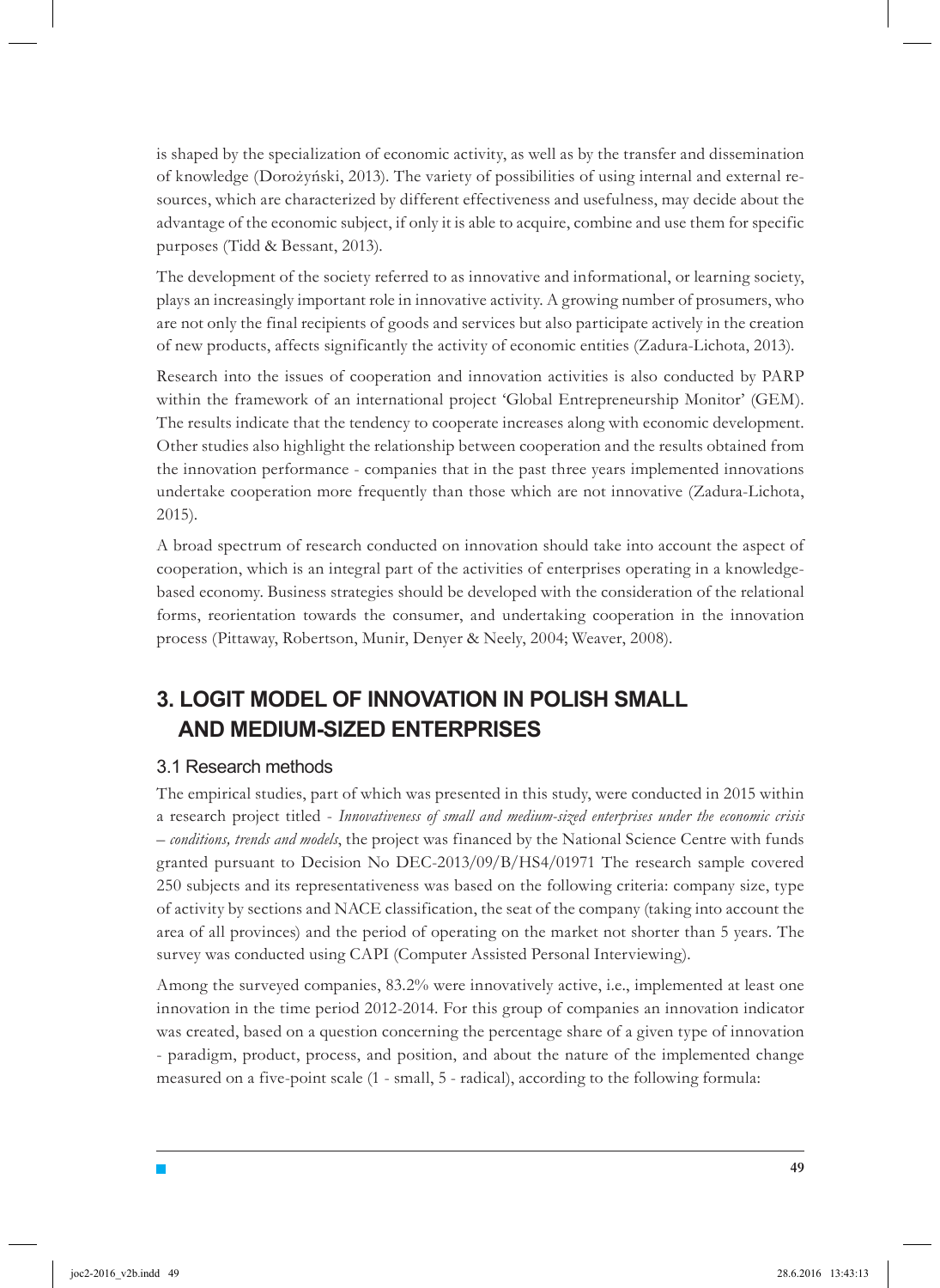$$
W_i = \frac{(U_{p_1} * S_{p_1} + U_{p_2} * S_{p_2} + U_{p_3} * S_{p_3} + U_{p_4} * S_{p_4})}{100}
$$

where:

Wi – the innovation indicator  $U_{\text{pl}}$  – the share of the paradigm innovation in the total of innovations [%]  $S<sub>01</sub>$  – the scale of the implemented paradigm innovation [1-5]  $U_{p2}$  – the share of the product innovation in the total of innovations [%]  $S_{n2}$  – the scale of the implemented product innovation [1-5]  $U_{p3}$  – the share of the process innovation in the total of innovations [%]  $S<sub>p3</sub>$  – the scale of the implemented process innovation [1-5]  $U_{n4}$  – the share of the position innovation in the total of innovations [%]  $S_{p4}$  – the scale of the implemented position innovation [1-5]

According to the above formula, the innovation indicator took the values 1-5. For further analysis using a logit model it was necessary to transform the value of the innovation indicator into the dichotomous variable. This was done according to the median value which amounted to 3.34. Thus, companies implementing innovations on a small and large scale were differentiated. The dependent variable, therefore, assumes the value of zero or one:

y=1, when a company implements innovations on a large scale,

y=0, when a company implements innovations on a small scale.

The indicator transformed in that way could be used in a binomial logit model. The direct use of the innovation indicator was not correct from the point of view of statistics and econometrics, since processes of limited variables for the values that are not natural numbers cannot be modelled (Gruszczyński, 2012).

The model describes the influence of the independent variables  $X_i, \ldots, X_k$  on the dichotomous variable Y. The logit function took the following form:

 $f(z) = e^{z}/(1 + e^{z}) = 1/(1 + e^{z})$  , z set membership R.

where:  $Z = \alpha_0 + \alpha_1 X_1 + \alpha_2 X_2 + \ldots + \alpha_k X_k$ .

The function takes a value from the range  $(0,1)$ . The logit model for dichotomous variable Y is determined by the following dependence:

$$
P\left(Y = \frac{1}{X_1, \dots, X_k}\right) = \frac{e^{\alpha_0 + \alpha_1 X_1 + \dots + \alpha_k X_k}}{1 + e^{\alpha_0 + \alpha_1 X_1 + \dots + \alpha_k X_k}}
$$

where:

 $a_0, a_1, \ldots, a_k$  are the coefficients of the logit model,  $X_1, \ldots, X_k$  are independent qualitative or quantitative variables (Machowska-Szewczyk & Sompolska-Rzechuła, 2010).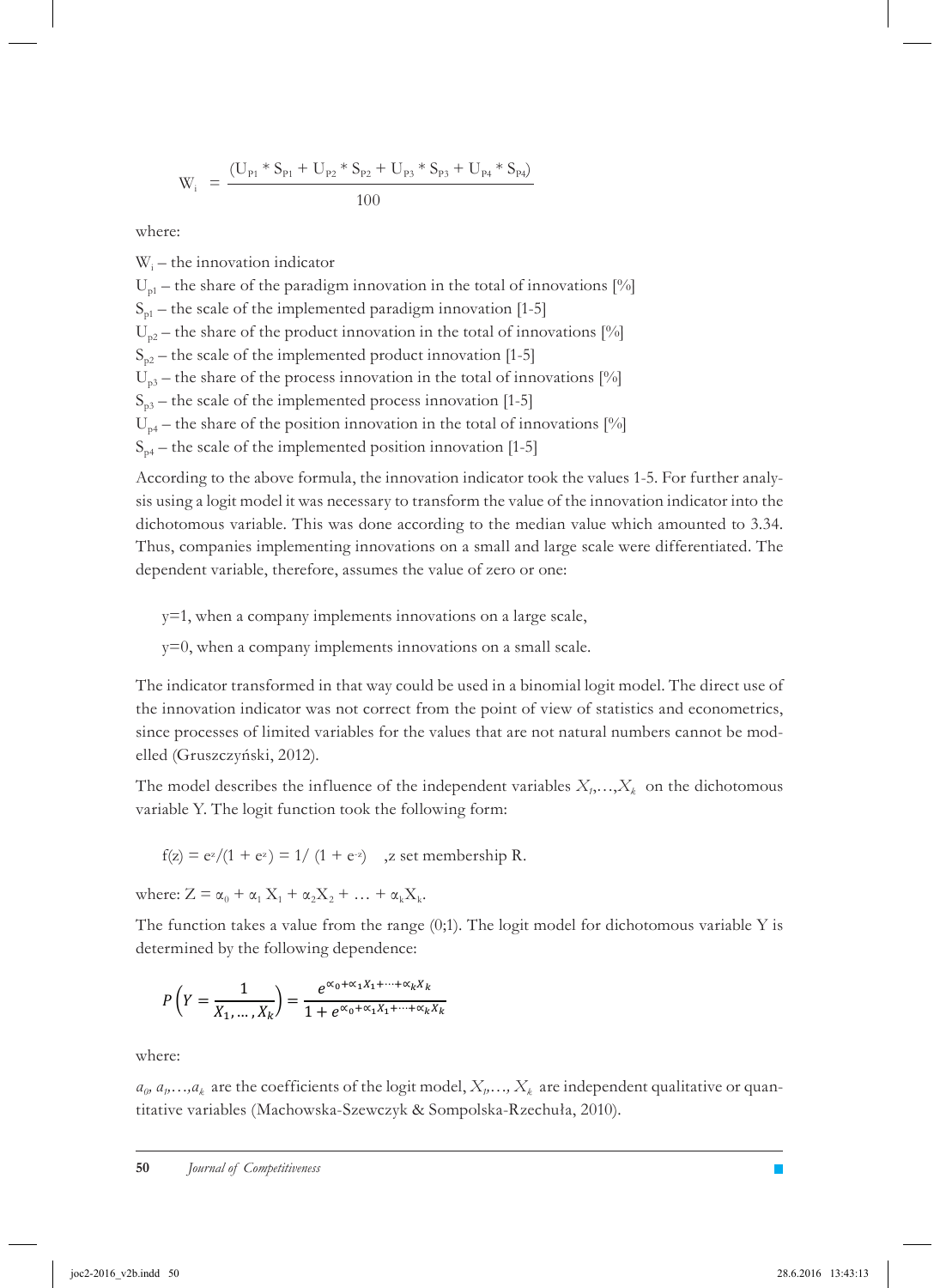The likelihood of the occurrence of an event based on the frequency of empirical observations is modelled for configuring specific independent features. The parameters are estimated by means of a maximum likelihood method, looking for parameters  $\alpha_j$  values that maximize the reliability of the test. The interpretation of parameter estimations is the following:

- when the result obtained from the sample test indicates that  $\alpha_j > 0$ , it is considered that the factor described by the independent variable *Xj* acts as a stimulant for the likelihood of the occurrence of the tested event, with a controlled impact of other variables included in the equation;
- when the result obtained from the sample test indicates that  $\alpha_j < 0$ , it is considered that the factor described by the independent variable  $X_i$  diminishes the likelihood of the occurrence of the tested event, with a controlled impact of other variables included in the equation;
- when the result obtained from the sample test indicates that  $\alpha_j = 0$ , it is considered that the factor described by the independent variable  $X_j$  has no effect on the likelihood of the occurrence of the tested event, with a controlled impact of other variables included in the equation (Rószkiewicz, 2002).

The estimated logit model explains the likelihood of the implementation of a large scale innovation, depending on explanatory variables of a qualitative nature. The significance of the variables was examined with the use of a *posteriori* method at the level of  $\alpha = 0.05$ .

The adopted model variables had the characteristics of the type of activity related to the introduction of new or improved products or processes, as well as entities which cooperated most while developing new solutions. Also, the size of the market on which new products were being introduced was considered. The model hypothesis comprised 36 factors. A detailed description of the explanatory variables is contained in a table annexed (see tab. 1).

After estimating the parameters, we were able to determine the theoretical values of the variable Y according to the standard forecasting principle (Machowska-Szewczyk & Sompolska-Rzechuła, 2010):

 $\hat{y}_i = \begin{cases} 1, \text{ when } 0.5 \leq \pi \leq 1 \\ 0, \text{ when } 0 \leq \pi \leq 0.5 \end{cases}$  $y_i = 0$ , when  $0 < \pi \le 0.5$ 

One can then evaluate the correctness of the estimated model by counting both correctly and incorrectly classified cases (see tab. 2).

Tab. 2 – The accuracy of cases classification. Source: Machowska-Szewczyk & Sompolska-Rzechuła, 2010.

| Observed  | Expected values             |                 |  |
|-----------|-----------------------------|-----------------|--|
|           | $\hat{v}_i = 1$             | $\hat{v}_i = 0$ |  |
| $v_i = 1$ | $n_{\scriptscriptstyle 11}$ | $n_{12}$        |  |
| $v_i = 0$ |                             |                 |  |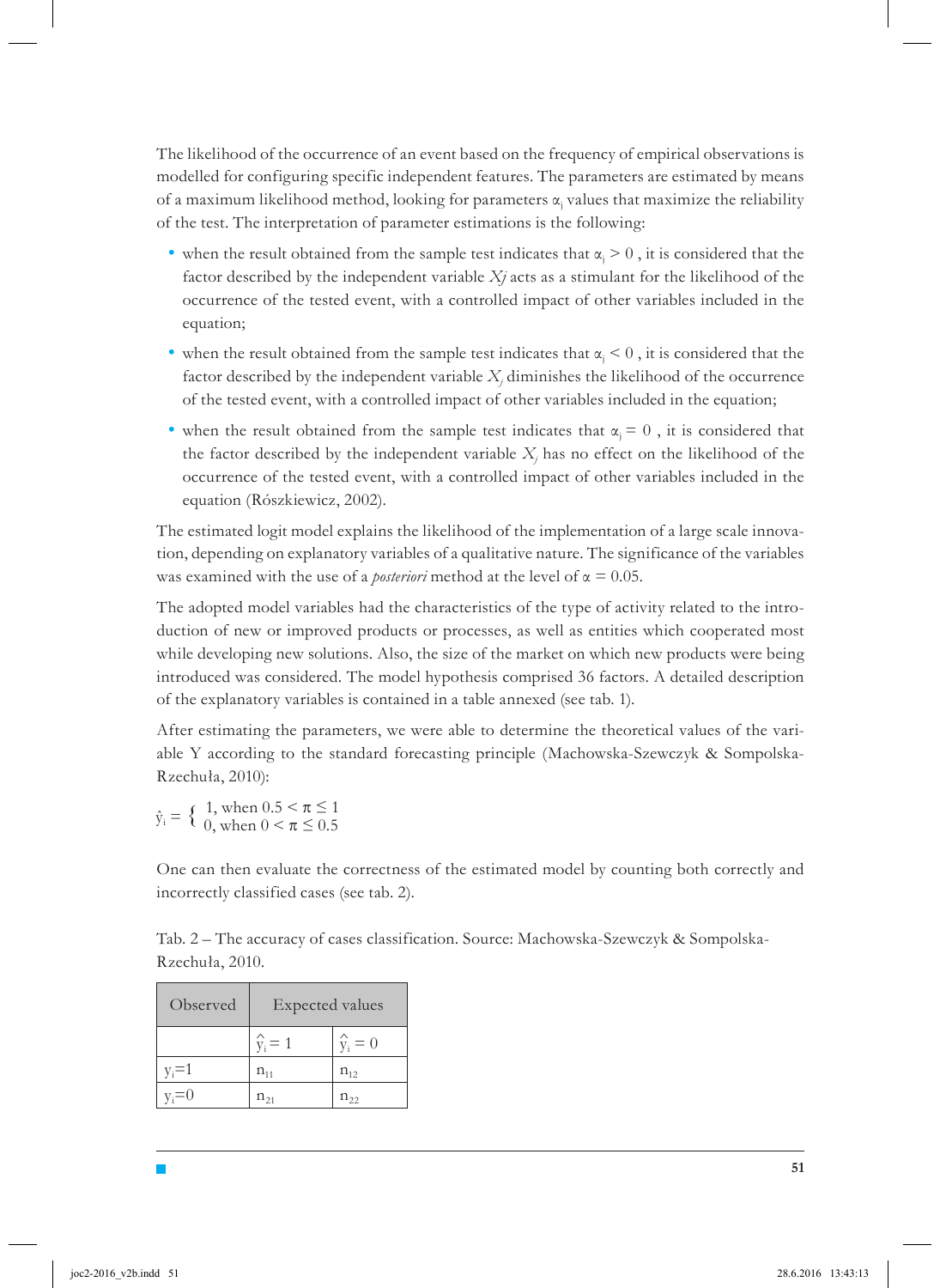The evaluation of the model fit to the empirical data is possible through the use of the measure of pseudo-R2 obtained according to the following formula:

$$
pseudo R2 = (n11 + n22) / (n11 + n12 + n21 + n22)
$$

It takes a value between [0,1], the closer it is to 1, the better the fit of the model. When the value exceeds 0.5, it is assumed that the classification is better than random one, thereby  $\mathbb{R}^2$  is the percentage of cases correctly classified (Gruszczyński, 2000).

Another statistics used to test classification significance is *χ2*, the higher value it takes, the stronger grounds to accept the results as significant. It is calculated according to the formula:

$$
\chi^2 = -\left(n - \frac{k+p}{2} - 1\right) \ln\left(\frac{1}{1+\lambda}\right)
$$

where:  $n$  – the number of observations;  $k$  – the number of groups,  $k = 2$ ,  $p$  – the number of diagnostic variables;  $\lambda$  - the value of Wilks'  $\lambda$  statistics

The point of reference in assessing the value of  $\chi^2$  is the number read from the distribution tables for chi-square when  $\alpha = 0.05$  and  $v = p$ . When the calculated value exceeds the one read from the tables, the classification results can be considered statistically significant (Rószkiewicz, 2002).

#### 3.2 Results and discussion

The evaluations of the estimated model of the innovation of Polish small and medium-sized enterprises are shown in the table below (see Tab. 3):

|     | Described variable | Parameter   | Standard error | <b>Statistics</b><br>Z |
|-----|--------------------|-------------|----------------|------------------------|
|     | Constant           | $-4.11438$  | 1.2089         | $-3.929$               |
| X4  | customers          | 0.437923    | 0.149827       | 3.107                  |
| X7  | jedn PAN           | 0.515301    | 0.147476       | 3.171                  |
| X17 | cluster            | 1.60889     | 0.576109       | 1.755                  |
| X20 | wsp_proj           | $-0.942006$ | 0.433415       | $-1.925$               |
| X24 | Eur                | 1.48503     | 0.424704       | 1.673                  |
| X36 | inne test          | $-1.32736$  | 0.424527       | $-2.602$               |

Tab. 3 - Evaluations of the parameters of the logit model. Source: own

Therefore, the estimated model is of the following form:

$$
\hat{p} = P(y = 1) = \frac{e^{-4,114 + 0,438x_4 + 0,515x_7 + 1,609x_{17} - 0,942x_{20} + 1,485x_{24} - 1,327x_{36}}}{1 + e^{-4,114 + 0,438x_4 + 0,515x_7 + 1,609x_{17} - 0,942x_{20} + 1,485x_{24} - 1,327x_{36}}}
$$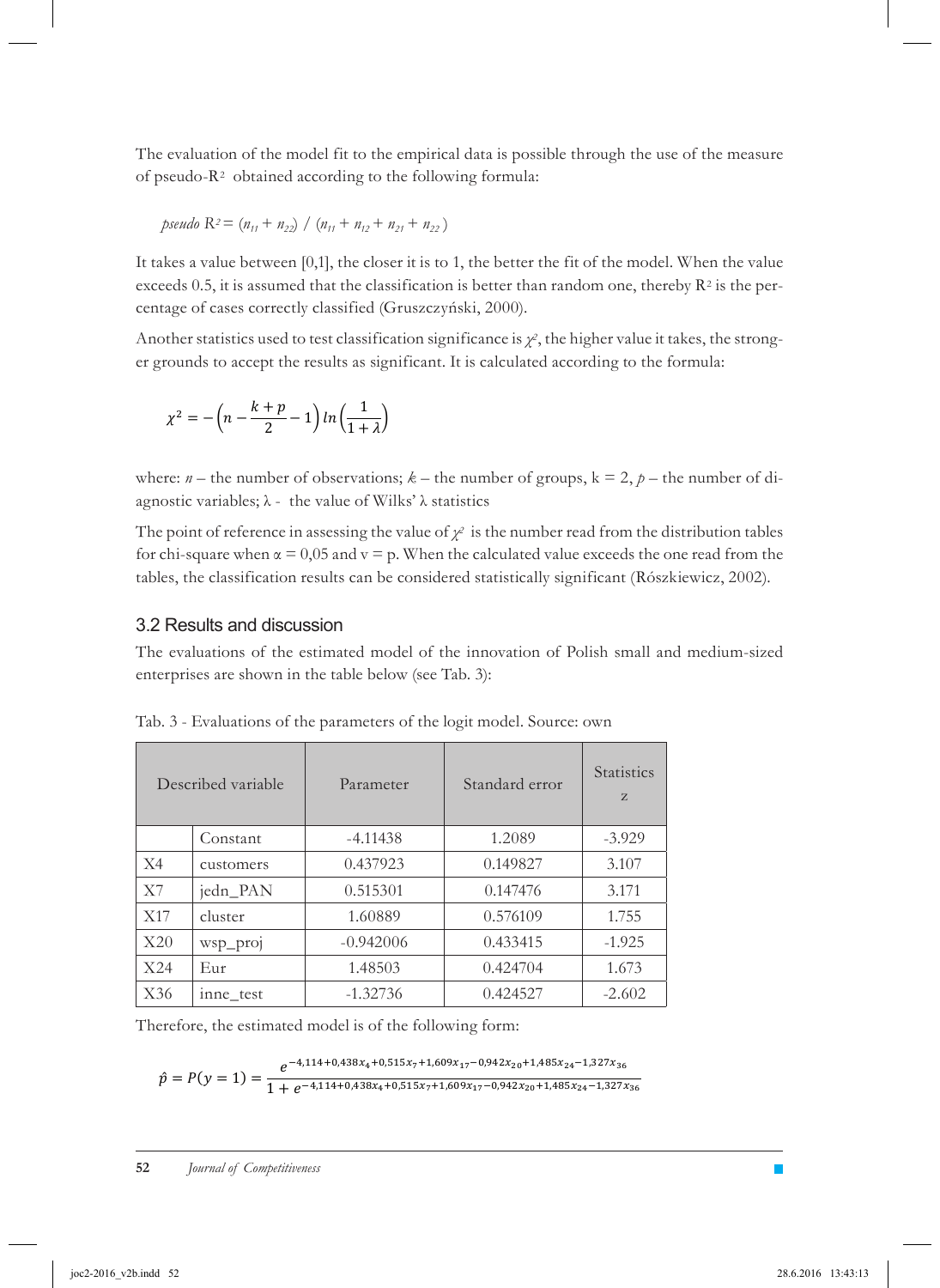After the transformation the model can be summarized as follows:

$$
logit\ \hat{p} = -4,114+0,438x_4+0,515x_7+1,609x_{17}-0,942x_20+1,485x_{24}-1,327x_{36}
$$

In this model there are variables with both positive and negative signs; therefore their impact on the dependent variable both stimulates and diminishes the likelihood of the implementation of large-scale innovations by small and medium-sized companies in Poland.

Out of the total of 208 enterprises 147 were correctly diagnosed in terms of their belonging to a group characterized by the implementation of innovations on a small or large scale. This means that the logit function assumes an event of the correctness of 70.7% and was found to be incorrect in 61 cases (see Tab. 4).

Tab. 4 – The accuracy of the classification of cases according to the logit model of the innovation of Polish small and medium-sized enterprises. Source: authors' own research

| Observed | Expected values |                 |  |
|----------|-----------------|-----------------|--|
|          | $\hat{v}_i = 1$ | $\hat{y}_i = 0$ |  |
| $v = 1$  |                 | 27              |  |
|          |                 |                 |  |

 $\blacksquare$ 

When the odds quotients for the i-th variable were interpreted (assuming that all the other variables of the model remain unchanged), the following information was obtained:

- $\cdot$  e<sup>0.438</sup> = 1.55, which indicates that with more frequent cooperation with customers in the area of innovative activities, the chance to create large-scale innovations increases by 55% on average, with a controlled impact of other factors.
- $e^{0.515}$  = 1.67, which indicates that with more frequent cooperation with the scientific institutions of PAN (the Polish Academy of Sciences) in the area of innovative activities, the chance to create large-scale innovations increases by 67% on average, with a controlled impact of other factors.
- $\cdot$  e<sup>1.609</sup> = 5.003, which indicates that if the company cooperates with other enterprises or institutions within a cluster initiative, the chance to create large-scale innovations increases by 400%, with a controlled impact of other factors.
- $\cdot$  e<sup>-0.942</sup> = 0.389, which indicates that cooperation with other entities within joint projects aimed at increasing a company's innovation affects the implementation of smaller-scale innovations by 61% more frequently on average than in the case of large-scale innovations, with a controlled impact of other factors.
- $e^{1.485}$  = 4.419, which indicates that companies introducing product innovations which were the first products of their kind in Europe are characterized by a greater likelihood of implementing large-scale innovations – on average by 342%, if compared with other companies, with a controlled impact of other factors.
- $\cdot$  e<sup>-1.327</sup> = 0.265, which indicates that preparations for the introduction of new or significantly improved products or processes (feasibility studies, testing, development and improvement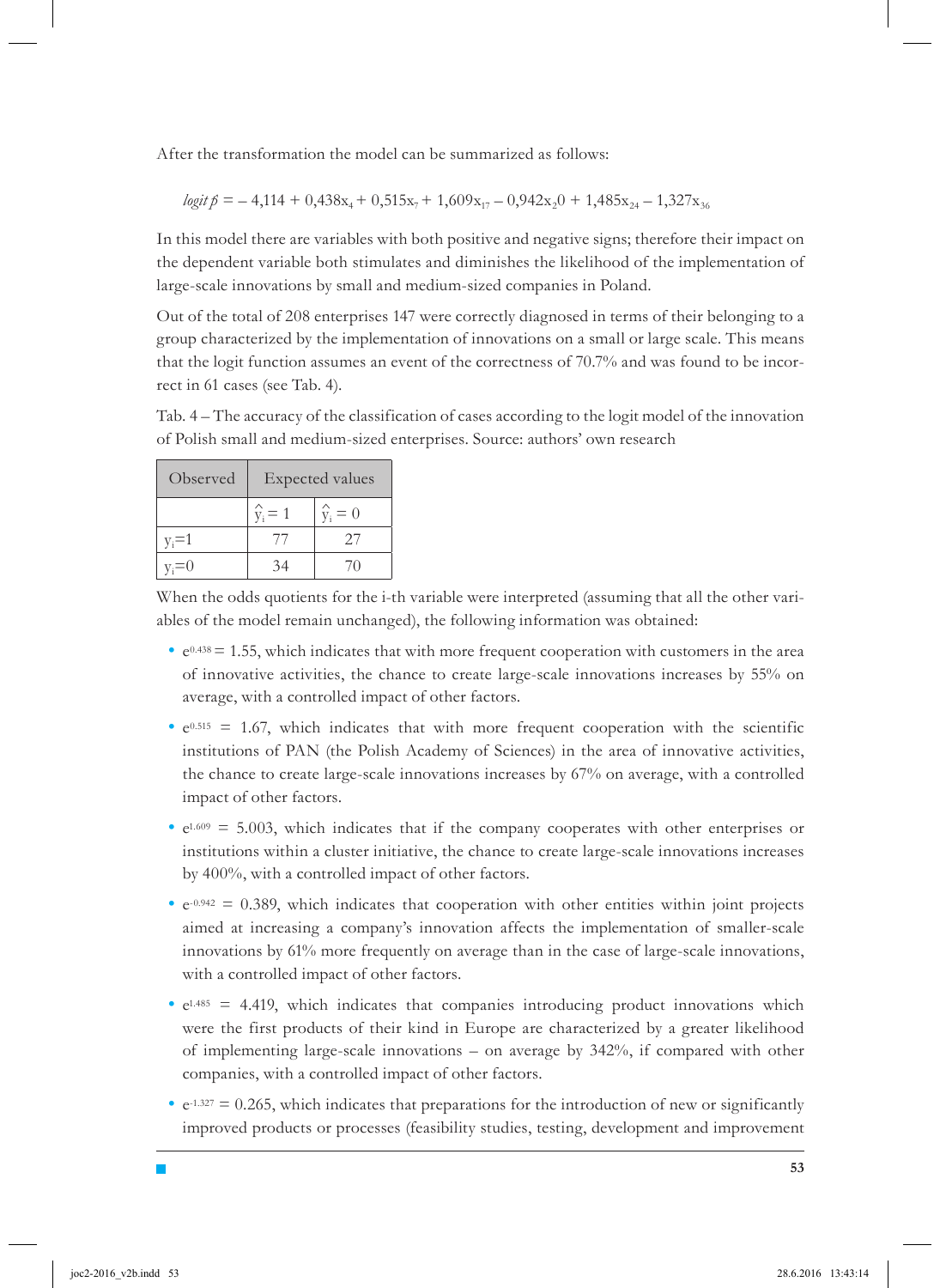of software, instrumentation) affect the implementation of smaller-scale innovations – on average by 73.5% more frequently than in the case of large-scale innovations, with a controlled impact of other factors.

On the basis of the above information, it may be concluded that within innovative activity that is conducted, implementing innovations that have the characteristics of radical changes will be stimulated as a result of establishing cooperation with customers and PAN research institutions, and through undertaking cooperation within a cluster initiative. Companies that are focused on making their product innovations the first of their kind on the European market implement innovations that are more radical in their nature. In turn, innovations that correspond to minor changes are stimulated by carrying out or commissioning external preparations for the introduction and activities related to the design, improvement, and change in the form or appearance of new or significantly improved products.

# **4. CONCLUSION**

The article used data obtained from a nationwide survey conducted among small and medium-sized enterprises. On the basis of the estimated logit model, the likelihood of the impact of cooperation with external entities and the forms of innovative activities conducted on the scale of implemented innovations were determined. Contemporary trends in creating innovation through cooperation, such as demand innovations, clusters, and open innovations, are reflected in the estimated model. A positive influence on creating new solutions on a large scale is exerted by co-creating with customers, PAN research institutions, and with other institutions and enterprises within clusters.

Both progressive and radical innovations are very important. Through the study of innovation processes it will be possible to gain a better understanding of the essence, conditions, and consequences associated with innovation – their different types and degree of novelty. The formulated overall rate of innovation is a significant simplification of reality. When analysing it, one can see some interesting areas of research that need to be explored further. One of them is co-creating innovation with customers, with whom cooperation occurs most often. However, in the subject literature we may come across statements stating that such cooperation does not result in ground-breaking changes. End users do not, therefore, need to be directly involved in the designing of innovation, but human needs should be at the centre of the design process (Van Der Bijl-Brouwer & Dorst, 2014). Equally interesting are the subjects of clusters and open innovation. What is also debatable is the issue of the measurement of innovation, which by nature is an extremely complex area and thus difficult to define.

The logit model of the innovativeness of Polish small and medium-sized enterprises indicates the relevant elements related to the activities of contemporary organizations, which, however, require further research and analysis because of the currency and high dynamics of changes.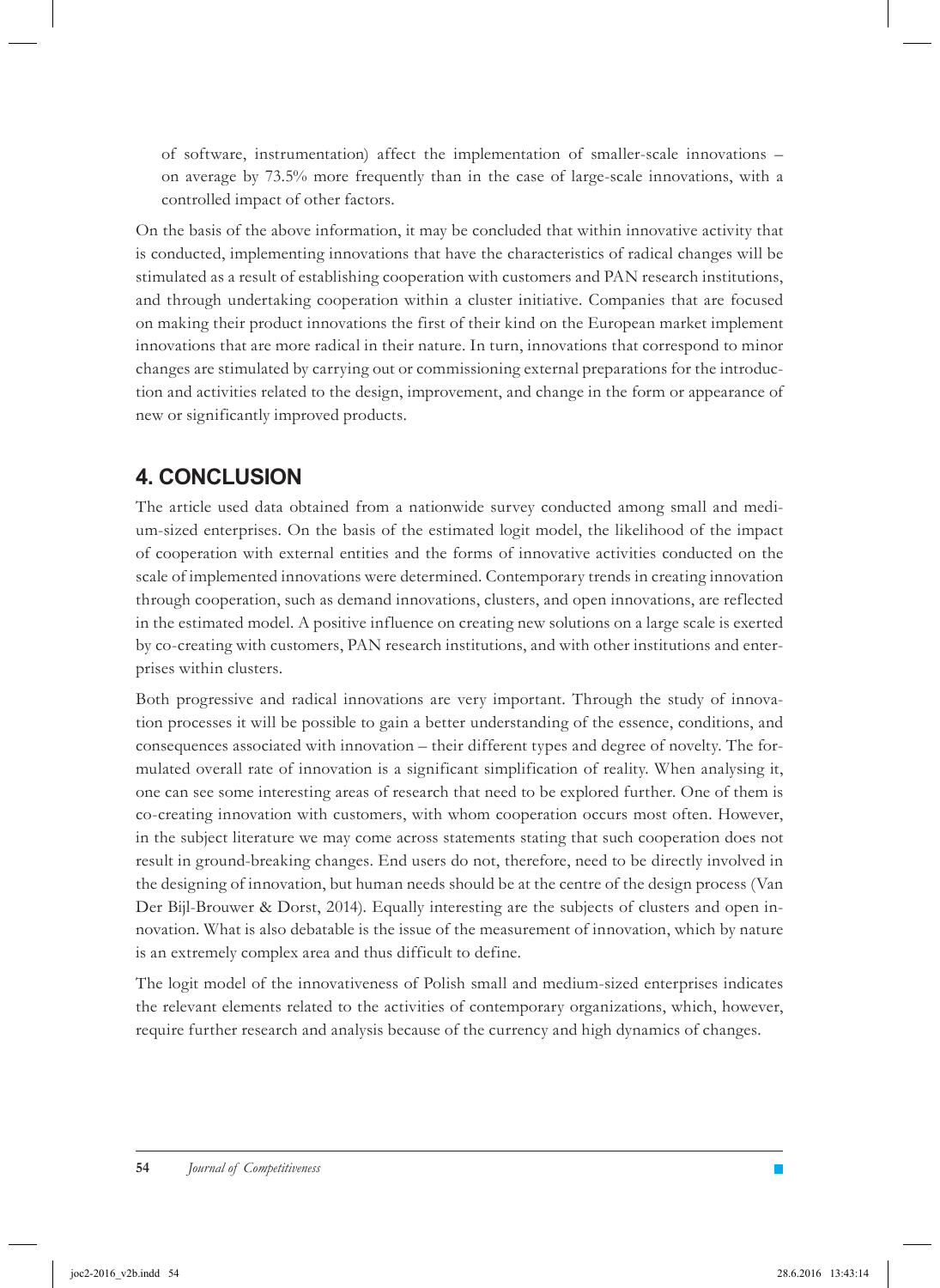#### **References**

 $\blacksquare$ 

- Bessant, J., & Tidd, J. (2013). *Innovation and entrepreneurship-second edition*. Chichester: John 1. Wiley & Sons Ltd.
- Białoń, L. (2010). Firma innowacyjna. In: L. Białoń (Ed.), *Zarządzanie działalnością*  2. *innowacyjną*, 179-183. Warszawa: Placet.
- Bigliardi, B., & Ivo Dormio, A. (2009). An empirical investigation of innovation 3. determinants in food machinery enterprises. *European Journal of Innovation Management*, 12(2), 223-242. doi:10.1108/14601060910953988
- Chesbrough, H.W. (2006). *Open Innovation: Researching a New Paradigm,* New York: Oxford 4. University Press.
- Christensen, C. M. (1997). *The innovator's dilemma: When new technologies cause great firms to fail.* 5. Boston: Harvard Business School Press.
- Dorożyński, T. (2013). Instytucje otoczenia biznesu a rozwój przedsiębiorstw–ujęcie 6. regionalne. *Zarządzanie i Finanse*, 11(1/3), 135-150.
- Downe, A. G., Loke, S. P., & Sambasivan, M. (2012). Relational capital and SME 7. collaborative strategy in the Malaysian service industry. *International Journal of Services, Economics and Management,* 4(2), 145-166.
- Ebersberger, B., Herstad, S. J., Iversen, E., Kirner, E., & Som, O. (2011). Analysis of 8. innovation drivers and barriers in support of better policies. *Economic and Market Intelligence on Innovation. Open Innovation in Europe: Effects, Determinants and Policy* (Oslo: European Commission–Enterprise and Industry)
- Fasnacht, D. (2009). Open Innovation: The New Business Paradigm. *Open Innovation in the*  9. *Financial Services*, 87-102.
- Gansky, L. (2010). *The mesh: Why the future of business is sharing*. Penguin 10.
- 11. Grandstrand, O. (1999). The Economics and Management of Intellectual Property. Towards Intellectual *Capitalism.* Cheltenham: Edward Elgar.
- Gruszczyński, M. (2000). Dobór zmiennych objaśniających do modelu logitowego, *Przegląd*  12. *Statystyczny.* XLVII, 175-185.
- 13. Gruszczyński, M. (2012). Modele zmiennych jakościowych dwumianowych. In: M. Gruszczyński (ed.), *Mikroekonometria. Modele i metody analiz y danych indywidualnych* (p. 80-81), Warsaw: Oficyna Wolters Kluwer business.
- Janczewska, D. (2011). Kształtowanie łańcucha wartości innowacji firm MŚP w warunkach 14. globalizacji. *Przedsiębiorczość-Edukacja*, 7, 103-115.
- Jemielniak, D., Koźmiński, A. K. (2008). *Zarządzanie wiedzą. Podręcznik akademicki* (p.12-21), 15. Warszawa: Wydawnictwa Akademickie i Profesjonalne.
- Lameras, P., Hendrix, M., Lengyel, D., de Freitas, S., & More, B. (2012). D6. 1: Research 16. Review on Open Innovation: Literature Review and Best Practices.
- 17. Latusek-Jurczak, D. (2014). Formy współpracy międzyorganizacyjnej. In: A. K. Koźmiński, D. Latusek-Jurczak (Eds.), *Relacje międz yorganizacyjne w naukach o zarządzaniu* (pp. 59).Warsaw: Oficyna Wolters Kluwer business.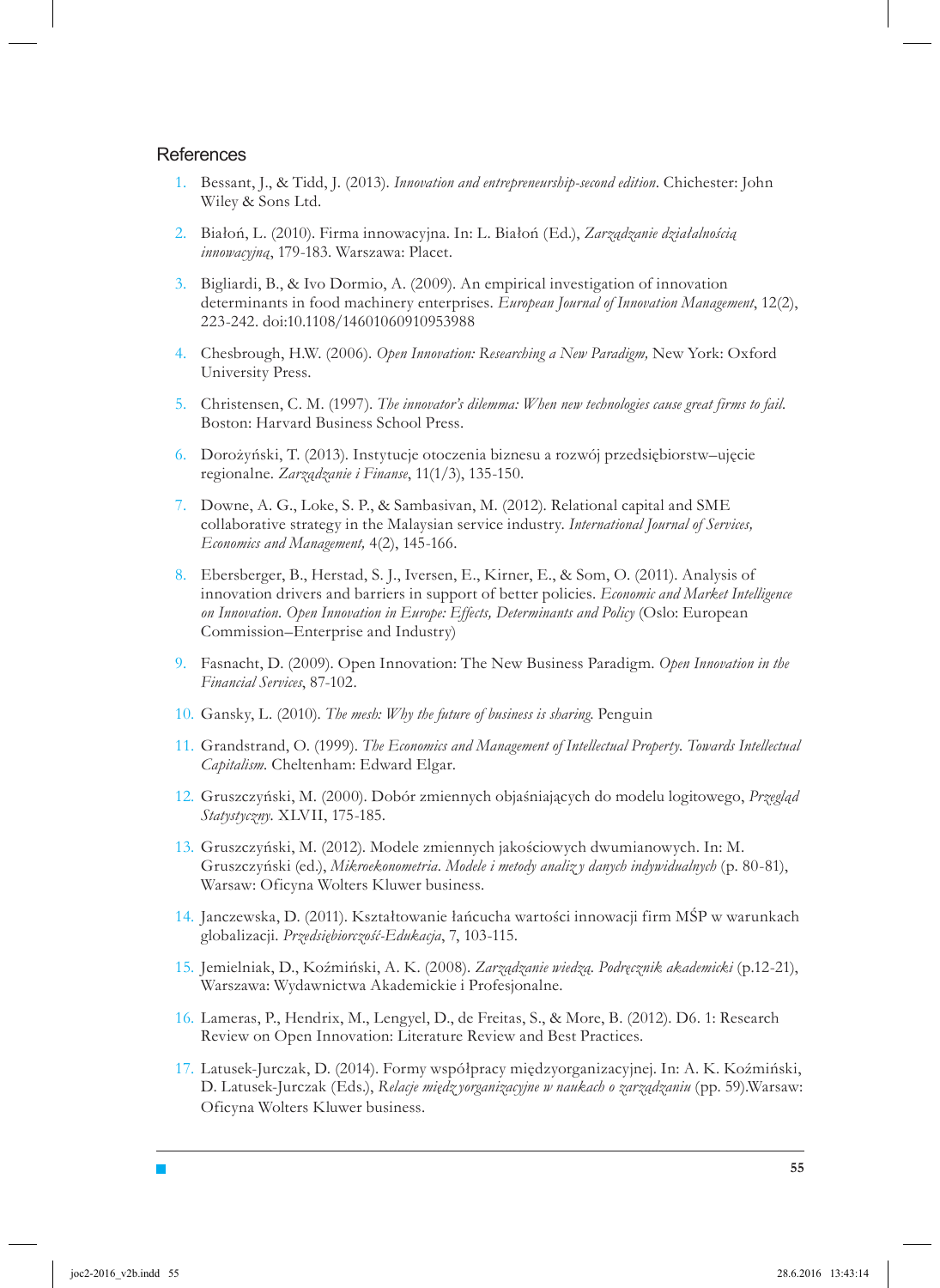- 18. Lazoi, M., Ceci, F., Corallo, A., & Secundo, G. (2011). Collaboration in an Aerospace Smes Cluster: Innovation and ICT Dynamics. *International Journal of Innovation & Technolog y Management*, 8(3), 393-414. doi: 10.1142/S0219877011002398
- 19. Machowska-Szewczyk, M., & Sompolska-Rzechuła, A. (2010). Wykorzystanie modelu logitowego do oceny jakości życia kobiet. *Metody Ilościowe w Badaniach Ekonomicznych*, 2(11), 191-200.
- 20. Norman, D.A., Verganti, R. (2014). Incremental and radical innovation: Design research vs. technology and meaning change. *Design Issues*, 30 (1), 78-96. doi: 10.1162/DESI\_a\_00250
- OECD, Eurostat (2005). *Podręcznik Oslo, zasady gromadzenia i interpretacji danych dotyczących*  21. *innowacji* (pp.19). wydanie trzecie.
- Perechuda, K., Chomiak-Orsa, I. (2013). *Znaczenie kapitału relacyjnego we współczesnych*  22. *koncepcjach zarządzania*, 4(1), 310-311. Zarządzanie i Finanse.
- 23. Piasecki, B. (2001). Male i średnie przedsiębiorstwa w gospodarce narodowej. In: B. Piasecki (Ed.), *Ekonomika i zarządzanie małą firmą* (p. 76-78). Warszawa: PWN.
- 24. Pittaway, L., Robertson, M., Munir, K., Denyer, D., & Neely, A. (2004). Networking and innovation: a systematic review of the evidence. *International Journal of Management Reviews*, 5-6(3-4), 137–168. doi:10.1111/j.1460-8545.2004.00101.x
- 25. Poznańska, K. (1998). Uwarunkowania innowacji w małych i średnich przedsiębiorstwach. ABC.
- 26. Prandecki, K., Śmietanko, S., Hacaga, M., & Kazanecki, W. (2015). Rewolucja informacyjna a społeczeństwa połowy XXI wieku – punkt widzenia młodego pokolenia. In: J. Auleytner, J. Kleer (Eds.), *Rewolucja informacyjna a kryz ys intelektualny* (pp. 204-206). Warszawa: Polska Akademia Nauk Komitet Prognoz "Polska 2000 Plus".
- Rószkiewicz, R. (2002). *Metody ilościowe w badaniach marketingowych* (pp. 173, 176, 179). 27. Warszawa: Wydawnictwo Naukowe PWN.
- 28. Strzelecka, R. (2011). Innowacyjność jako czynnik rozwoju małych i średnich przedsiębiorstw w okresie spowolnienia gospodarczego. In: A. Zakrzewska-Bielawska (Ed.), *Wyzwania rozwojowe małych i średnich przedsiębiorstw: Innowacje, Technologie, Kryz ys,* Warszawa: Difin.
- 29. Schumpeter, J. A. (1995). *Kapitalizm. Socjalizm. Demokracja*. Warszawa: Wydawnictwo Naukowe PWN.
- 30. Schubert, T. (2010). Marketing and organisational innovations in entrepreneurial innovation processes and their relation to market structure and firm characteristics. *Review of Industrial Organization*, 36(2), 189-212.
- Tapscott, D., Williams, A. D. (2008). *Wikinomia. O współpracy, która zmienia wsz ystko.* 31. Warszawa: Wydawnictwa Akademickie i Profesjonalne.
- 32. Weaver, R. D. (2008). Collaborative pull innovation: Origins and adoption in the new economy. *Agribusiness*, 24(3), 388-402
- 33. Van Der Bijl Brouwer, M., & Dorst, K. (2014). How deep is deep? A four-layer model of insights into human needs for design innovation. In *9th International Conference on Design and Emotion* 2014: The Colors of Care. Universidad de los Andes.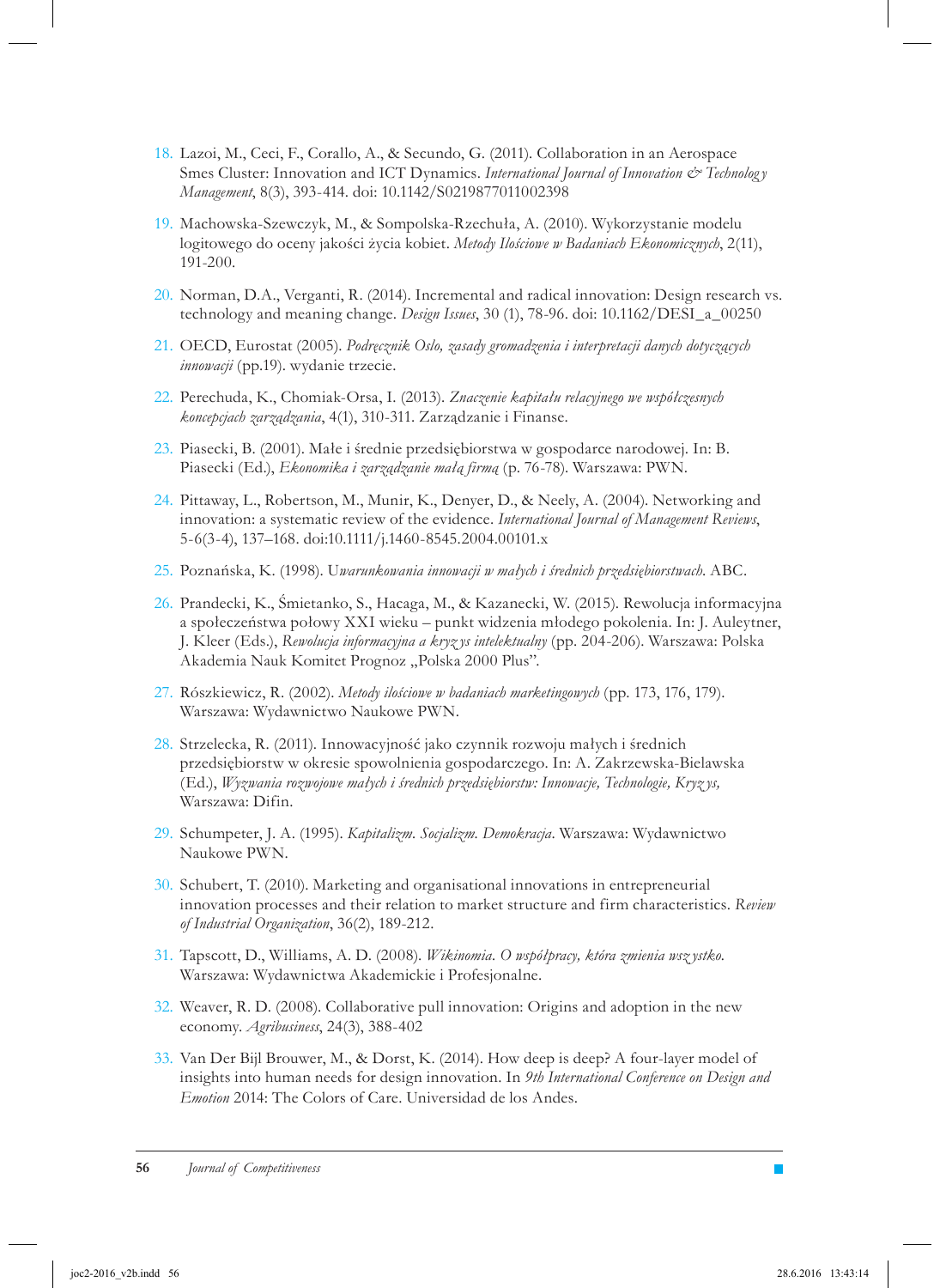- Zadura-Lichota, P. (2013). Świt innowacyjnego społeczeństwa. *Trendy na najbliższe lata,*  34. *PARP, Warszawa, 2013,* 118. https://www.parp. gov. pl/files/74/81/626/15959. pdf.
- 35. Zadura-Lichota, P. (2015). Trendy, które budują innowacyjność. In: P. Zadura-Lichota (Ed.), Innowacyjna przedsiębiorczość w Polsce. *Odkryty i ukryty potencjał polskiej innowacyjności* (pp. 112). Warszawa: PARP.
- Zastempowski, M. (2014). The innovative potential of polish enterprises, *AUNC*  36. *Zarządzanie,* 41(1).

#### Contact information

*dr hab. Maciej Zastempowski, prof. UMK E-mail: mz@umk.pl*

*Natalia Prz ybylska, MSc E-mail: nataliap@doktorant.umk.pl*

*Nicolaus Copernicus University in Toruń Faculty of Economic Sciences and Management ul. Gagarina 13a, 87 - 100 Toruń, Poland*

### Appendix

 $\blacksquare$ 

| WEB2.0                  | X1                                                            | The use of web 2.0 platforms (e.g., social media) in innovation activities |  |
|-------------------------|---------------------------------------------------------------|----------------------------------------------------------------------------|--|
| inne<br>przeds          | X2                                                            | The frequency of cooperation with other companies                          |  |
| dost                    | X3                                                            | The frequency of cooperation with suppliers                                |  |
| klienci                 | X4                                                            | The frequency of cooperation with customers                                |  |
| konkur                  | X5                                                            | The frequency of cooperation with competitors                              |  |
| konsulting              | X6                                                            | The frequency of cooperation with consulting companies                     |  |
| jedn_PAN                | X7                                                            | The frequency of cooperation with PAN research institutions                |  |
| instyt_bad              | X8<br>The frequency of cooperation with research institutions |                                                                            |  |
| szk w                   | X9                                                            | The frequency of cooperation with higher education institutions            |  |
| inne<br>X10<br>przeds_z |                                                               | The frequency of cooperation with other foreign enterprises                |  |
| $dost$ z                | X11                                                           | The frequency of cooperation with foreign suppliers                        |  |
| klienci z               | X12                                                           | The frequency of cooperation with foreign customers                        |  |
| konkur z                | X13                                                           | The frequency of cooperation with foreign competitors                      |  |
| konsult-<br>$ing_z$     | X14                                                           | The frequency of cooperation with foreign consulting companies             |  |

Tab. 1: Description of explanatory variables. Source: own